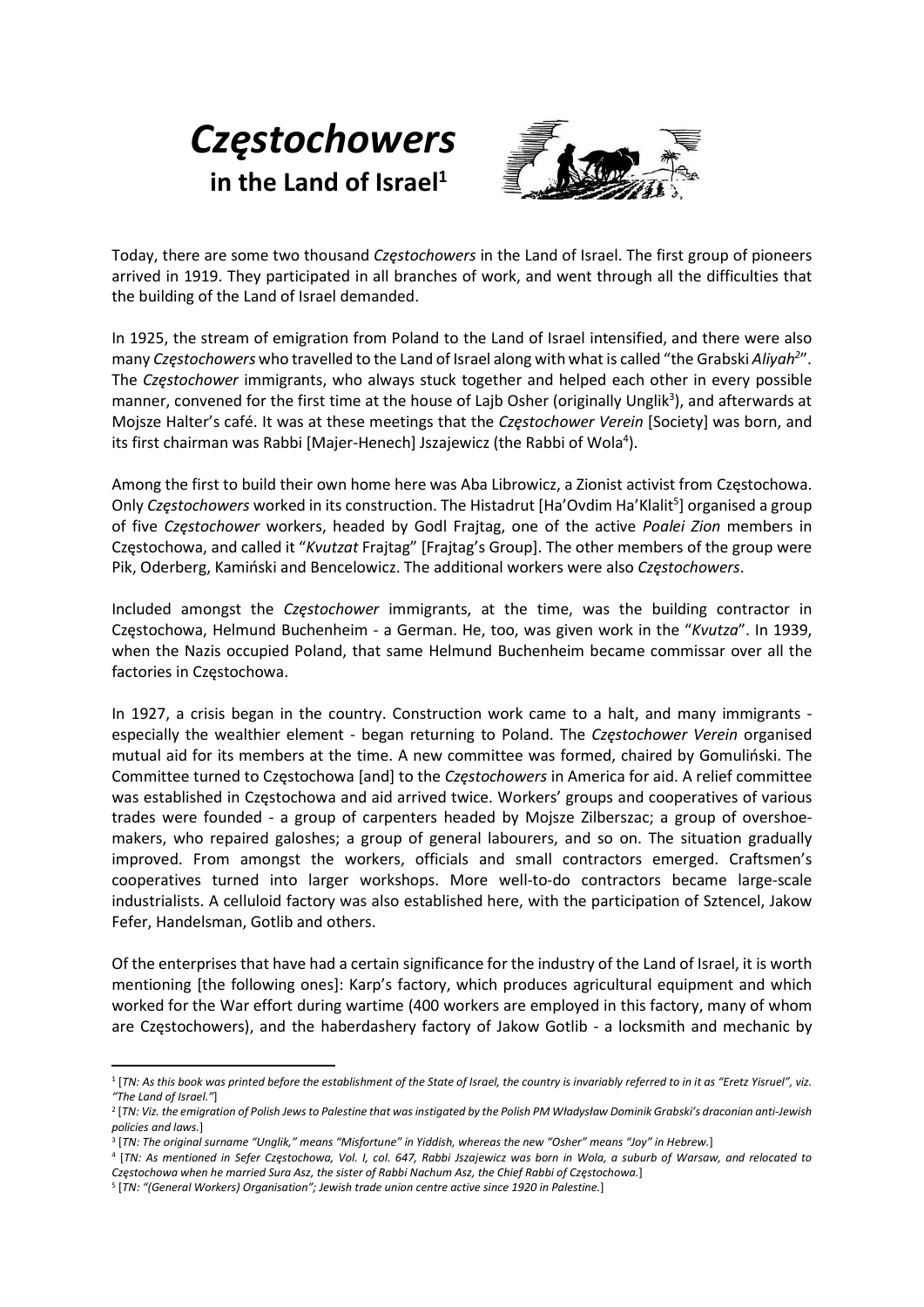trade, who graduated from the Częstochowa Crafts School. He, too, employs many Częstochowers, and personally dedicates a great deal of time to the Częstochower Landsmannschaft. His wife Chawa, née Richter, helps him in the communal activity.

Recently, the weaving and trykotaż [knitwear] industry, in which Częstochowers are represented in great numbers, has developed in the Land of Israel.

Besides the small workshops that work alone or with just a few helpers, there are also a couple of large enterprises, such as the factory of Cwi Szpaltyn, who came here during the War, [and is] a good organiser and also active in other fields, as well as [those of] Lewit, Mendel Gilbert and others.

Among the craftsmen's enterprises, [those that] have gained a reputation [are] the workshops of Zylberszac (carpentry), Sztybel and Henech Kalka from Radomsko - a brother of Symcha Kalka from Częstochowa. Landsman, a graduate of the Crafts School in Częstochowa, is well-known in Jerusalem for his mechanical locksmithing shop. He is the Chairman of the Częstochower Society in Jerusalem and a member of the Va'ad Ha'Artzi [National Committee]. The Sosowski brothers, also activists of the Częstochower Society, work in Jerusalem in the timber branch. In Haifa, there is the mechanical locksmithing shop of Majer Fajnrajch, formerly an active member of the SS [Party] and a graduate of the Częstochowa Crafts School. Blum and Amsterdam, craftsmen from Częstochowa, are also in Haifa. Jehoszua Kalka is among the building contractors. The Kalka brothers also employ numerous Częstochowers in various branches of their trade. Arieli, originally Kaluszyński, occupies a respected position in the printing branch.

Symcha Rajch, an active member of Poalei Zion in Częstochowa, is renowned in the manufacture of stone and marble, which is developing here on a wide scale.

Mas, Cohen<sup>6</sup>, Gewercman, Hocherman and others play roles in commerce. Godl Fajertag also founded the first "Karat" tea factory. Prior to the Second World War, his tea factory shipped tea to America and other countries. His firm bears the name Karat №72 or Karat №93.

More than in anything else, Częstochowers have distinguished themselves in agriculture and gardening - and this is thanks to the Częstochowa Horticultural Farm, which produced many experts of whom Częstochowa can be truly proud. The only gardener in Tel-Aviv is Buchman, a disciple of the Horticultural Farm. There are also many Częstochowers, who studied at the Horticultural Farm, in the moshavot [rural settlements] and kibbutzim [communes], as kibbutz members or chalutzim [pioneers]. The Częstochowers, engaged in the planting of orange orchards, are Wolfowicz, Szacher, Lipski, Kongrecki, Zaksenhaus, Pik, Goldsztajn, Gewercman and others. Szoszana Częstochowska is renowned for her practical and theoretical knowledge in the field of tropical plants.

Many Częstochowers, who were unable to become accustomed to agriculture, learned other professions here and are independently employed, or are working in small enterprises. A few fought their way into the universities in Jerusalem and Haifa, resumed their studies under the most difficult of conditions and received diplomas. In this manner, Engineers Lipiński - a son of Dr Lipiński - and Willinger graduated in Haifa. Both served as engineers in the ranks of the Allied Forces.

Thus, you find Częstochowers everywhere - in leading institutions, in agriculture, in the construction of the finest houses in Tel-Aviv, in the canalisation works, etc. When a house is decorated with marble, you can find Symcha Rajch there, whom everybody knows. In glazing houses, Fajtel Szmulewicz; in

<sup>&</sup>lt;sup>6</sup> [TN: Unlike most of the other individuals with this surname who appear in the yizkor books, whose surname is usually spelt "Kohn" (קאָהן, this one is written in its Hebrew form (כהן), and should thus be rendered Cohen/Kohen.]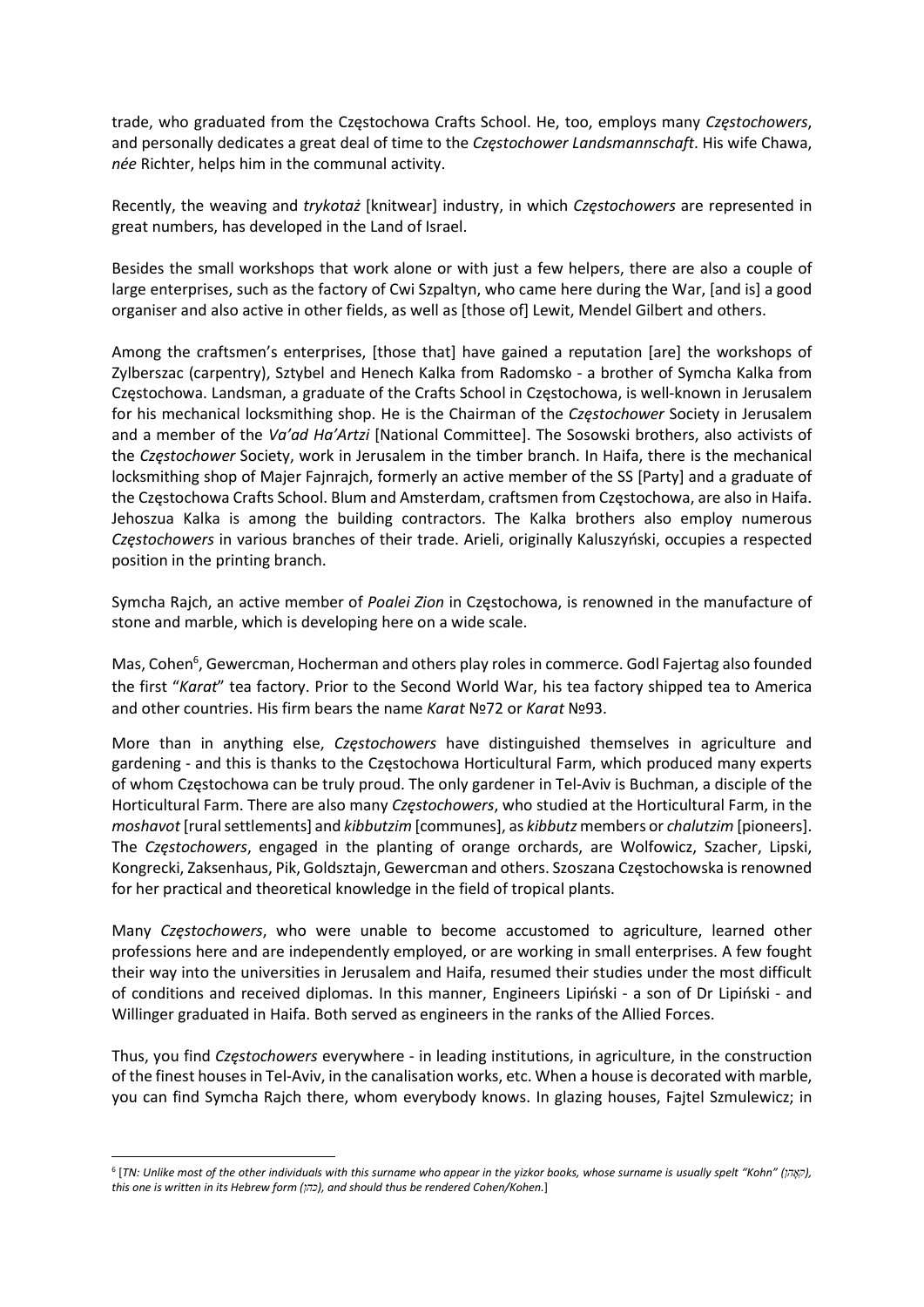finishing joiners' work, such as doors and windows, Sztybel. It would be possible to fill many pages with the names of the Częstochowers who built, and are building, the settlement of the Land of Israel.

Three rabbis in Tel-Aviv were Częstochowers: Rabbi Szajewicz<sup>7</sup> z''l (he died in 1941), Rabbi Sztencel and Rabbi Tamar. A Częstochower, Klajnman (Pesla the miller-woman's grandson), was Chief of Police for a couple of years. Icek<sup>8</sup> (a grandson of Krymołowski) was also a sergeant in that same police [force]. Other policemen from Częstochowa were Adler, Frydman, Uszer Szwarcbaum (the son of Jechiel Szwarcbaum, First Aleja), Zylbersztajn and others.

In 1936, Wolhendler, a Częstochower, fell in a heroic battle against attacking Arabs. To this day, two Częstochowers stand at the top of the Poalei Mizrachi<sup>9</sup> in the Land of Israel - Shragai (originally Fajwlowicz) and Leslau Rojzen<sup>10</sup>. Shragai is also on the Executive [Board] of the Jewish Agency in Jerusalem. Szajewicz is a representative of the Agency in Teheran, Persia. Nowadays, he is called Dr Moshe Yishai (the son of the Rabbi of Wola).

Bronisław Huberman, who was born in Częstochowa, has brought great honour to Częstochower Jewry as the founder of the symphonic orchestra with a magnificent building in Tel-Aviv. It is the most beautiful thing that has been created in these times in the entire Near East.

At the outbreak of the War, numerous Czestochowers, among thousands of others, volunteered for Palestinian military service, such as Potaszewicz, Kartuz, Jakubowicz and Bryll. Icek Zelkowicz, born in Częstochowa in 1898, joined the French Foreign Legion. When France fell, he returned to the Land of Israel, and belonged to De Gaulle's faction [?].

When the Australians arrived in the Land of Israel, Sztajnic - the youngest son of Sztajnic, the leather merchant in the New Market - came with them. Among the South Africans to arrive was Berkowicz (Lajzer Berkowicz is his uncle). With the Polish military from Soviet Russia came numerous Częstochower military men, among them a few officers, such as Dr Kohn, Dr Fajnman, Bochenek and others.

Godl Frajtag, Jakow Jaskel, Fajtel Szmulewicz, Szczekacz and others took an active part in the country's defence organisation that was founded during wartime, under the name "Mishmar Ezrachi" [Civil Guard].

In the Hitachdut Oley Polin (Association of Polish Jews in the Land of Israel), the Częstochower "irgun" (branch) was the first and the strongest one (now, there are already forty subdivisions). At the head of the general organisation stands Dr Hurwicz, a son of the Częstochowa chain manufacturer. Szmulewicz is the Vice-Chairman. Others who occupy a respected position in the leadership of the Organisation's Council are Szpaltyn, Juda Wajdenfeld, Szmul Efraim, Fajwlowicz, Jakow Gotlib, Mrs Rozencwajg, Dawid Gruszka, Trajman, Karp, Arieli, Lewit and Henech Nirenberg.

Dawidowicz is on Tel-Aviv's *Iriya* (City Council). In the *Histadrut - Szmul Efraim. Faitel Szmulewicz plays* a role in the craftsmen's organisations. He also participates in the Hebrew and Yiddish press (Naye Welt [New World]) with articles on craftsmen.

<sup>7</sup> [TN: Also spelt "Jszajewicz."]

<sup>8</sup> [TN: Although usually a given name, this is also a Częstochowa surname; it is sometimes spelt "Icyk," as on the following page.] <sup>9</sup> [TN: "Eastern Workers," aka "Ha'Poel Ha'Mizrachi"; religious Zionist workers party.]

<sup>&</sup>lt;sup>10</sup> [TN: As tempting as it is to transliterate this name as "Lesław Rojzen," as there is no proof of his existence, it is more likely that these are two surnames - Leslau-Rojzen. The Częstochower Jakow Leslau was indeed a prominent figure in Ha'Poel Ha'Mizrachi, but the surname "Rojzen" remains unexplained, unless his family originally had two surnames.]